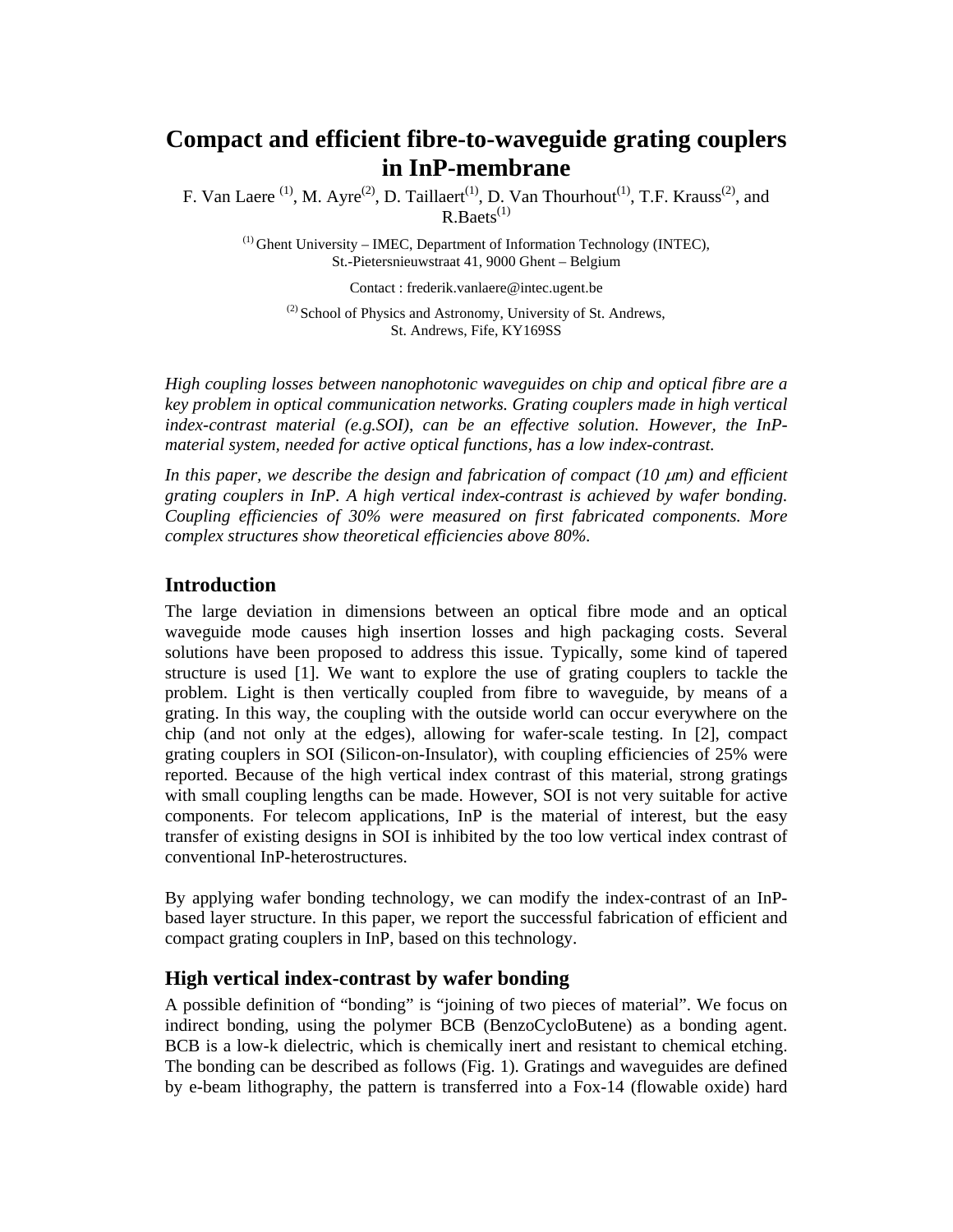mask by RIE, and finally etched to a depth of 120 nm into an InP-heterostructure by RIE (Fig. 1b). BCB is spun onto a GaAs host-substrate (Fig. 1c), and the InPheterostructure (with the grating) is placed upside down on the host-substrate (Fig. 1d). Hence, the grating is at the bottom side. After BCB-curing for an hour at 250 degrees in a  $N_2$  environment, the substrate of the grating sample has to be removed, first mechanically, then chemically (Fig. 1e). Finally, the InGaAsP etch-stop layer is removed (Fig. 1f). The result is a thin high index InP-layer, sandwiched between BCB and air (both of low refractive index). More details on BCB-bonding can be found in [3].



Figure 1. Bonding principle. (a) InP-heterostructure. (b) Definition and etching of the grating and waveguides. (c) Spin-coating BCB. (d) Bonding of grating-sample on the host-substrate. (e) Removing the InP-substrate. (f) Removing the etch-stop layer.

# **Design**

For the design of the grating couplers, we use CAMFR (an eigenmode expansion tool). All simulations are for TE-polarisation. To avoid reflection back into the waveguide, we have to break the symmetry. Thus we tilt the fibre, by 10 degrees (near vertical coupling, in stead of vertical). The optimized parameters are: period=660 nm, filling factor=0.5, etch depth=120 nm, BCB-thickness 1.18 µm. By applying an extra layer (e.g.  $\text{Al}_2\text{O}_3$  with optimized thickness) on top of the structure, the coupling efficiency can be increased. The maximum coupling efficiency is 59% and the 1dB bandwith is around 50 nm. The field profile for an optimized structure is shown in Figure 2 and the coupling efficiency as a function of wavelength in Figure 3.



Figure 2. Field profile of a bottom-grating coupler.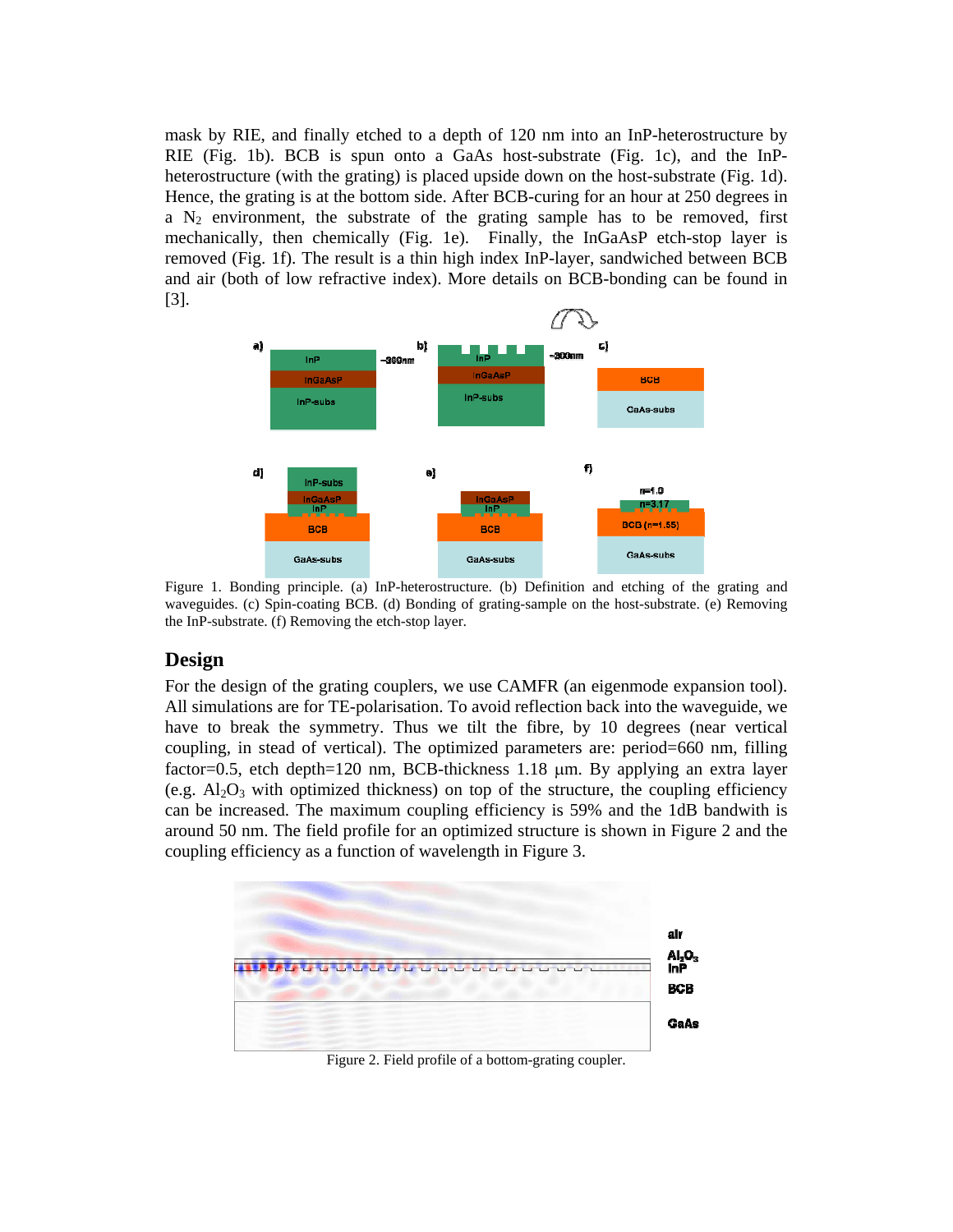

Fig.3 Coupling efficiency of a bottom-grating coupler.

The coupling efficiency can be further increased by adding a bottom reflector (coupling efficiency of 80%) and by varying the width of the grating teeth (coupling efficiency more than 90%)

## **Results and discussion**

In a first fabrication run, uniform grating couplers are fabricated. A cross-section of a fabricated 1D-grating coupler is shown in Fig.3. In order to measure the performance of the coupler, a fibre connected to a tunable laser, is positioned above the input grating at a 10 degrees angle, and another fibre, connected to a power detector, at the output grating. Assuming that input and output grating are the same, and taking losses in the measurement setup into account, the coupling efficiency can be estimated. First measurements are done without extra top layer, and afterwards a 240 nm  $A<sub>12</sub>O<sub>3</sub>$  is deposited. The results are shown in following graphs. The measured coupling efficiency without  $A<sub>1</sub>Q<sub>3</sub>$ -layer for the 1D-grating is approximately 19%. This value is increased to 30% when applying an extra top layer.



Fig.4 Cross-section of a 1D-grating coupler. Fig. 5 Measured coupling efficiency of the



fabricated coupler.

The deviation between theory (59% coupling efficiency) and experiment (30%) is caused by a slightly other BCB-thickness than targeted. The target thickness was 1.18 µm, while we measured a BCB-thickness of 1.308 µm from the SEM-image. For the